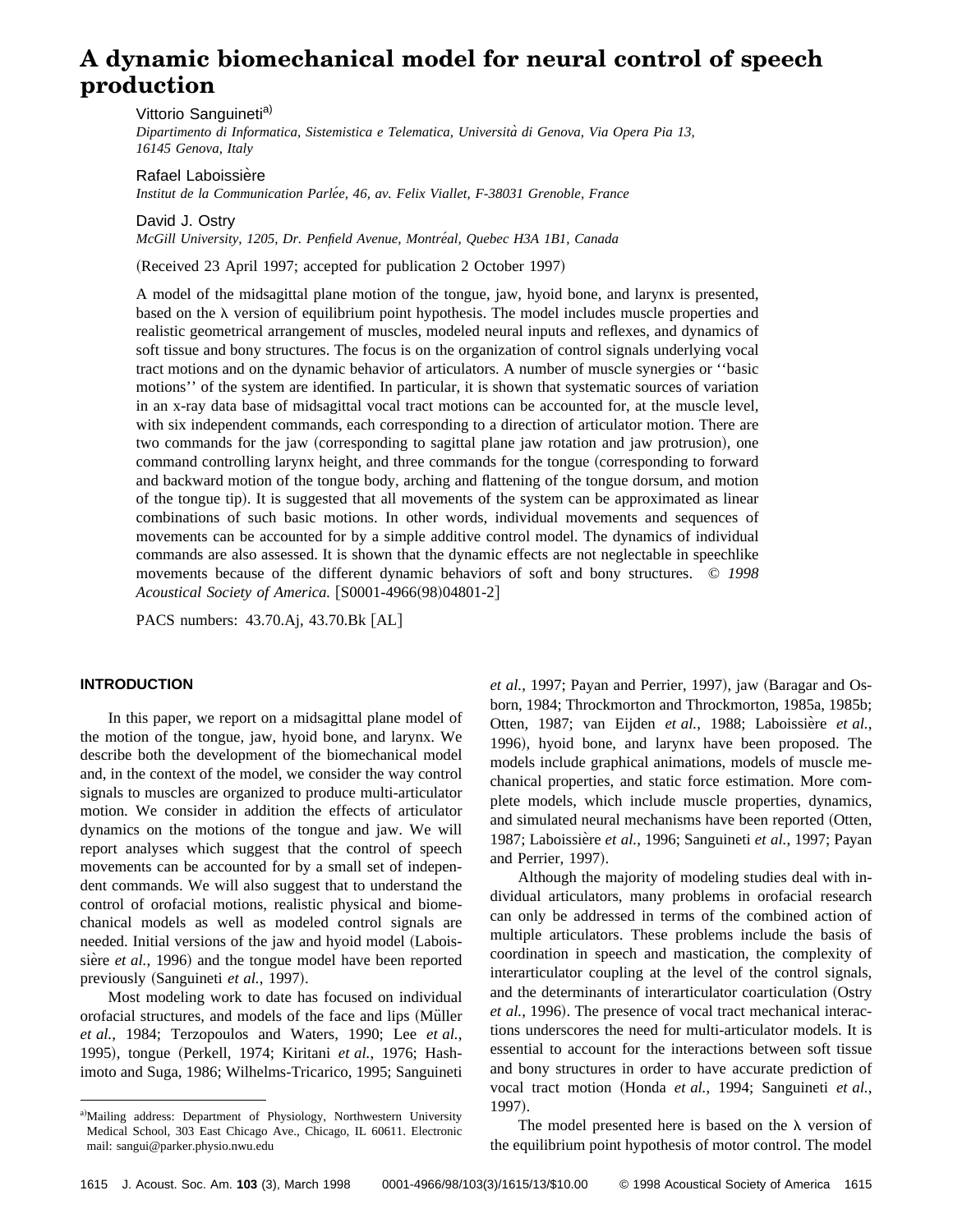includes muscle properties and realistic muscle geometry, modeled neural inputs and reflexes, and articulator dynamics. As in our jaw and hyoid simulations (Laboissiere *et al.*, 1996) and our recent model of the tongue (Sanguineti *et al.*, 1997), we have assumed that control signals to individual muscles are coordinated to enable the nervous system to produce a number of independent motions.

In the present paper, we consider a number of problems relating to the identification of the control signals underlying orofacial movements and how they are coordinated to produce multi-articulator motion. We first perform a modelbased factor analysis of the Strasbourg x-ray data base (Bothorel *et al.*, 1986) in order to identify the basic motions of the system and to infer their associated commands. This relates control in the model to empirical data, addresses the extent to which control signals are organized in a lowdimensional control space, and provides a basis for comparison with purely geometric articulatory models.

We examine the extent to which the effects of commands which we derive are additive. Additivity removes the need for context specificity in central commands. Purely geometric articulatory models such as that proposed by Maeda  $(1990)$  assume that the effect of the individual articulators on vocal tract shape is additive. However, this may not necessarily be the case given the complex mechanics of the orofacial system. To the extent that additivity in control signals can be demonstrated in the present model, it suggests that the predictions related to additivity in geometric models may still hold.

We focus as well on the predicted dynamics of motions associated with the individual commands. This is motivated by the observation that speech involves relatively synchronous articulator motions and therefore complex command patterns may be necessary if the dynamics of individual articulators differ.

# **I. THE MODEL**

Jaw motions in the model have two degrees of freedom—orientation in the sagittal plane and translation along the articular surface of the temporal bone; also see Laboissiere *et al.* (1996); the hyoid has three degrees of freedom, horizontal and vertical position and sagittal plane orientation. The larynx is modeled as a point mass with a single degree of freedom—vertical position, which has the largest kinematic effect. Midsagittal plane tongue movements are modeled, as described below, using finite element techniques (Schwarz, 1984).

Previous studies have suggested that interactions between the individual vocal tract structures—between hard and soft tissues (Sanguineti *et al.*, 1997) and between the larynx and the tongue or the hyoid bone (Honda *et al.*, 1994)—are significant in determining the global mechanical behavior of the system. For these reasons, care has been taken in modeling the interaction between individual structures, by deriving the global equations of motion for this system (see the Appendix). This ensures that mechanical interactions including reaction forces and velocity-dependent forces are accounted for.

The model geometry (see Fig. 1) is that of a young fe-



FIG. 1. Biomechanical model of the mid-sagittal section of the oral cavity. Circles indicate the nodes of the tongue mesh which are fixed with respect to either the jaw or the hyoid bone. Dots indicate the centers of mass of the jaw, the hyoid bone, and the larynx. Dotted lines indicate the approximate boundaries of the oral cavity. Thick lines correspond to the tongue mesh.

male speaker, for whom an x-ray data set of midsagittal plane vocal tract images is available (Bothorel *et al.*, 1986). The modeled jaw position and orientation at occlusion were estimated by superimposing a normative model of the jaw (Scheideman *et al.*, 1980) on the x-ray data. The tongue surface contour, the hyoid position and orientation, and the larynx height were likewise obtained from the x-ray data set.

### **A. The tongue**

The tongue is the main determinant of vocal tract shape. It has been modeled as a viscoelastic continuum whose behavior has been assumed, as a first approximation, to be linear and isotropic. The coefficient of elasticity, or Young's Modulus,  $E$ , is that of passive muscle tissue (Duck, 1990)—  $E=6.2$  kPa. A Poisson's ratio of  $v=0.49$  is used (Hashimoto and Suga, 1986). This approximates conservation of volume at a microscopic level. (By microscopic level, we mean here the limit behavior for an infinitely small discretization of the continuous tongue tissue. As our FE (finite element) discretization is quite coarse, volume conservation is not completely guaranteed in our model.) We assumed that there is no deformation in the transverse direction, and that the *X* and *Y* components of deformation only depend on position on the  $XY$  plane (this corresponds to the hypothesis of plane strain).

Tongue mass has been assumed to be  $m_t=0.1$  kg. Its density has been taken to be that of muscle tissue, which is  $d_t$ =1040 kg/m<sup>3</sup> (Duck, 1990). This is slightly greater than the density of water.

The interaction of the tongue and the palate has also been accounted for. Contact forces are assumed to be elastic (depending of the level of "penetration" of each node into the palate), and directed normally. It is thus assumed that there is zero friction.

By applying standard finite element (FE) techniques  $(Schwarz, 1984)$ , the tongue configuration has been approximated by a discrete mesh  $(Fig. 1)$ , whose configuration is completely specified by the vector **x** that includes the *X* and *Y* coordinates of each of the nodes in the mesh. We used a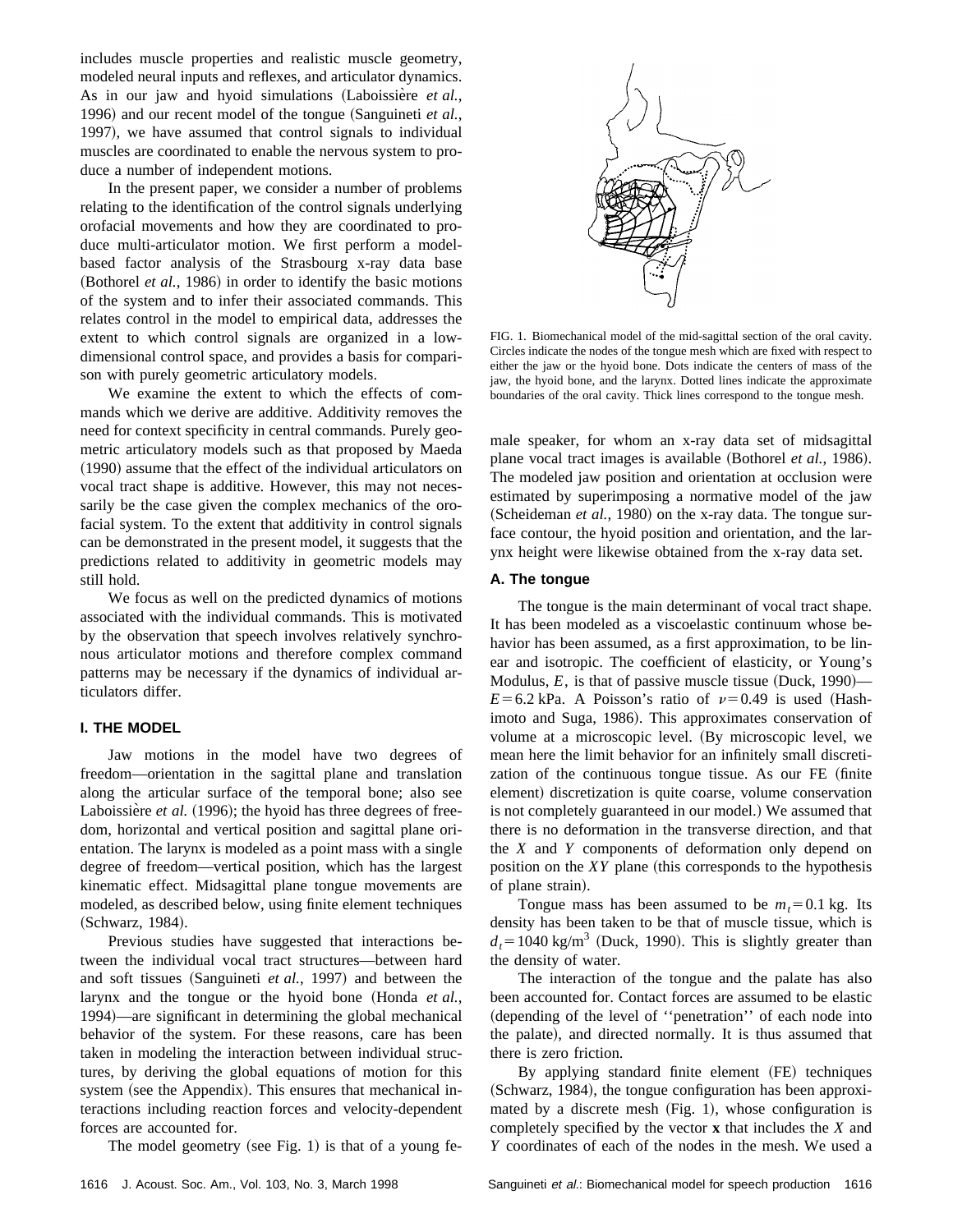$6\times8$  mesh to describe the tongue, thus yielding a 96dimensional configuration vector **x**. However, some of the nodes are fixed with respect to either the jaw or the hyoid bone (see the Appendix and Fig. 1 for details).

## **B. Jaw, hyoid bone, and larynx**

The geometrical arrangement of jaw and hyoid bone is based on Laboissiere *et al.* (1996). The jaw is represented as a rigid body that can rotate about the temporomandibular joint and translate along the articular surface of the temporal bone. The shape of this surface has been described by a third-order polynomial,  $y=a_1x^3+a_2x^2$  (see Laboissiere *et al.*, 1996). Thus, if  $x_0$  is the *X* coordinate of the center of rotation of the jaw, the corresponding *Y* coordinate is  $y_0$  $= y(x_0)$ . Accordingly, jaw configuration  $\mathbf{q}_i$  is a vector with two components:  $x_0$ , and the orientation angle  $\alpha_i$ , relative to the occlusal plane. As in Laboissiere *et al.* (1996), jaw mass and inertia have been estimated to be  $m<sub>i</sub>=1$  kg and  $I<sub>i</sub>$  $= 0.0042$  kg m<sup>2</sup>.

The hyoid bone has been modeled as a free rigid body, characterized by its position and orientation. In particular, hyoid configuration is described by the vector **q***<sup>h</sup>*  $=[\mathbf{x}_{Gh}^T \alpha_h]^T$ , where  $\mathbf{x}_{Gh}$  represents the *X* and *Y* coordinates of the center of mass, and  $\alpha_h$  is the orientation. Hyoid mass has been assumed to be  $m_h$ =0.1 kg; its corresponding moment of inertia (relative to the center of mass) has been calculated to be  $I_h = 2.8 \times 10^{-5}$  kg m<sup>2</sup>. This value has been estimated by approximating the hyoid bone as a U-shaped object of midsagittal length of 3 cm and radius 1.5 cm, with uniformly distributed mass.

The larynx is a complex musculo-cartilagenous structure whose main function is to control vocal fold configuration. Only the thyroid cartilage is attached to the bony structures of our model, namely the hyoid bone and the sternum. As we assume that the muscles originating on these bony structures insert on the thyroid at a single point, the larynx is modeled as a point mass with  $m_l$ =0.1 kg. We assume also that it can only translate vertically, which is a good approximation for our x-ray data. In summary, the height of the larynx is assumed to correspond to the observed height of the vocal folds as determined from the x-ray tracings (see Sec. II).

Other degrees of freedom of the laryngeal system, related to the motion of the vocal folds and to the relative motions of the cricoid and the thyroid cartilage, have not been modelled. Although horizontal thyroid motion is important acoustically (Honda *et al.*, 1994), its amplitude is small. It has been omitted since the primary focus here is on biomechanics rather than acoustics.

## **C. Muscle properties and neural control**

The  $\lambda$  model assumes that neural control signals produce voluntary movement by acting on motoneurone  $(MN)$  membrane potentials. The effect at the level of the muscle is to change the threshold muscle length  $(\lambda)$  at which  $\alpha$  MN recruitment begins (Feldman *et al.*, 1990). By changing the values of  $\lambda$ 's over time, the musculoskeletal system may be caused to move to a new equilibrium position.

This mechanism is modeled by assuming that muscle activation (*A*) develops in proportion to the difference between  $\lambda$  and a reflex component, depending on actual muscle length (*l*) and its rate of change:

$$
A(t) = [l(t-d) - \lambda(t) + \mu \dot{l}(t-d)]^{+}, \qquad (1)
$$

where  $[x]^+$  = max  $[x,0]$  and *d* is reflex delay. The parameter  $\mu$  characterizes the dependence of the muscle's threshold length on velocity and provides damping due to proprioceptive feedback. Damping due to muscle intrinsic properties is also included (see below). For simplicity, we have assumed that  $\mu$  is the same for all muscles and constant  $(0.07 \text{ s})$ . The value for  $\mu$  was set on the basis of simulation studies carried out with a multi-joint arm model (Gribble *et al.*, 1998)—the value of  $\mu$  was adjusted so that simulated joint viscosity in statics matched empirically obtained estimates for this variable (Tsuji *et al.*, 1995, see Gribble *et al.*, 1998 for details). We have used a reflex delay, *d*, of 15 ms for all muscles. The value was based on observed delays in human jaw openers and closer muscles (Lamarre and Lund, 1975; Ostry *et al.*, 1997b).

It should be noted that the model assumes that afferent input associated with muscle length and velocity is combined with descending input to  $\alpha$  MNs to yield muscle activation. Position- and velocity-dependent afferent input in limb muscles arises from muscle spindle receptors. However, several orofacial muscles including the jaw opener, anterior digastric, and the jaw protruder, lateral pterygoid, have few if any muscle spindles. We have nevertheless recently demonstrated both phasic and tonic stretch reflexes in human jaw opener muscles (Ostry *et al.*, 1997). This suggests that these reflexes are not necessarily mediated exclusively by muscle spindle afferents. In tongue muscles, stretch responses have also been reported (see Sanguineti *et al.*, 1997 for review).

Increases in muscle activation due to changes in  $\lambda$  are associated with MN recruitment and increases in firing rate and muscle force. Active force, *M*, has been modeled as an exponential function of the form

$$
M = \rho \left[ \exp(cA) - 1 \right],\tag{2}
$$

which has been suggested by the experimental studies of Feldman and Orlovsky  $(1972)$  and accounts for both the intrinsic and reflex components of active force. The parameter  $\rho$  is assumed to vary with muscle force generating ability, and may be estimated from each muscle's maximum force capability. In particular, a value of  $\rho$  equal to 25% of maximum muscle force has been found (see Gribble *et al.*, 1997 for details) to be consistent with the static stiffness observed in the human arm. Here *c* is a form parameter, related to the MN recruitment gradient, and is assumed to be equal for all muscles (see Laboissiere *et al.*, 1996). The exponential relationship between force and muscle length is consistent with the size principle (Henneman *et al.*, 1965), that is, as the difference between the actual and threshold muscle length increases, progressively larger motor units are recruited and larger increments in force are obtained.

We also included in the model (see Fig. 2 for a schematic diagram) the dependence of muscle force on muscle lengthening or shortening velocity (Joyce and Rack, 1969),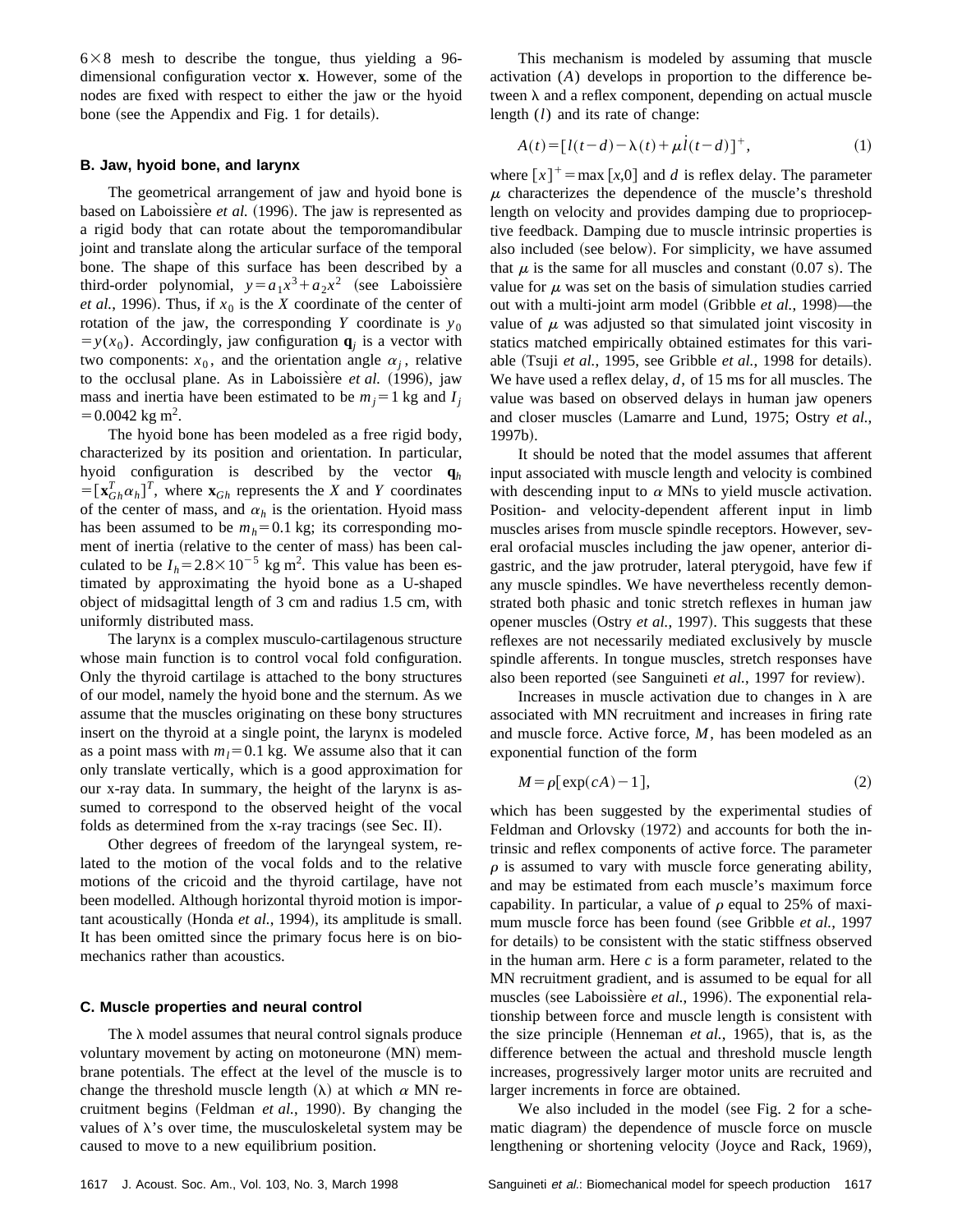

FIG. 2. Block diagram of the muscle model (see text for details).

the graded development of force over time (Huxley, 1957), and the passive elastic stiffness of muscle (Feldman and Orlovsky, 1972); see Laboissière *et al.* (1996) for details. The force–velocity relation was modeled with a sigmoidal function (Laboissière *et al.*, 1996) which was obtained by fitting data for cat soleus muscle. Separate parameter estimates were obtained for tongue muscles and for other orofacial muscles. The parameters were selected to match empirically reported force-velocity functions for fast (tibialis) and slow (soleus) muscle, respectively (Wells, 1965). The gradual development of muscle force was modeled using a secondorder low pass filtering of active muscle force, *M*. The filter was critically damped and had a time constant of 15 ms which led to an asymptotic response to a step input in about 90 ms (Miller, 1991). Passive muscle stiffness was assumed to vary with physiological cross-section area.

#### **D. The muscle system**

The muscles of the oral cavity have a complex geometrical arrangement. The individual fibers within a muscle may have very different lines of action and their paths may be curved. Thus, the directions of muscle action may not be simply approximated as a straight line.

In the present model, we have assumed that some muscles are made of a discrete number of ''macro-fibers'' that are formed by division of a distributed muscle into a number of spatially segregated compartments. The number of compartments used for each muscle depends upon the shape of the muscle and in particular upon its directions of action. The geometric arrangement of each macro-fiber is approximated by a series of line segments that connect the nodes of the tongue mesh or connect the tongue mesh to specific points on the bony structures. Each macro-fiber is treated as a single entity. Its length and velocity are defined as the sum of the lengths and velocities of the individual segments.

The geometrical arrangement of modeled muscles is based on anatomical descriptions (Miyawaki, 1974; Dickson and Maue-Dickson, 1982; McDevitt, 1989) and on previous modeling work (Laboissère et al., 1996; Sanguineti et al., 1997). In the tongue model, we have included three extrinsic muscles, genioglossus (GG), hyoglossus (HG), and styloglossus (SG), and three intrinsic muscles, superior longitudinalis (SL), inferior longitudinalis (IL), and verticalis (VE). Muscles acting on the jaw include a jaw opener  $(OP)$ , which models the effects of geniohyoid and the anterior belly of digastric, a jaw closer  $(CL)$ , which represents the effects of the masseter and medial pterygoid, anterior and posterior temporalis (AT and PT), and superior and inferior lateral



FIG. 3. The geometric arrangement of tongue muscles. Top, from left to right: genioglossus (GG, 5 macro-fibers); hyoglossus (HG, 3 macro-fibers); styloglossus (SG, 2 macro-fibers). Bottom: mylohyoid (MH, 4 macrofibers), superior  $(SL, 6$  macro-fibers) and inferior  $(IL, 2$  macro-fibers) longitudinalis, verticalis (VE, 3 macro-fibers). Thick lines represent the macrofibers that were used to model each muscle.

pterygoid (SP and IP). The mylohyoid (MH) originates on the jaw and inserts onto the tendinous median raphe´ and on the hyoid bone. In the present model, we focused on its role in forming the tongue floor, and accordingly its attachments to the hyoid bone are not included. However, its effect on the hyoid bone is taken into account by the finite element modeling of the tongue floor. In other words, despite the fact that no connection is explicitly modeled between MH and the hyoid, the model accounts correctly for the effect of MH contraction, i.e., raising and protrusion of the hyoid bone.

Additional muscles that act on the hyoid bone and larynx include a hyoid retractor (RE), which models the effects of the posterior belly of digastric and the stylohyoid, the thyrohyoid (TH), the sternohyoid (SH), and the sternothyroid (ST). It should be noted that by modeling the larynx as a point mass, the attachments of muscles to the larynx had to be restricted to this point. This results in some inaccuracy in the lines of action of TH and ST. The musculo-skeletal geometry of the model is depicted in Figs. 3 and 4.

Individual  $\lambda$ 's are associated with each muscle and each macro-fiber in the model. The latter point requires comment. Relatively little is known about the neural organization of



FIG. 4. The geometric arrangement of jaw, hyoid, and laryngeal muscles. Left: opener (OP, 2 macro-fibers) and retractor (RE). Middle: closer (CL), anterior  $(AT)$ , and posterior  $(PT)$  temporalis, superior  $(SP)$  and inferior  $(IP)$ pterygoid. Right: thyrohyoid (TH), sternohyoid (SH), and sternothyroid (ST). Thick lines represent the macro-fibers that were used to model each muscle.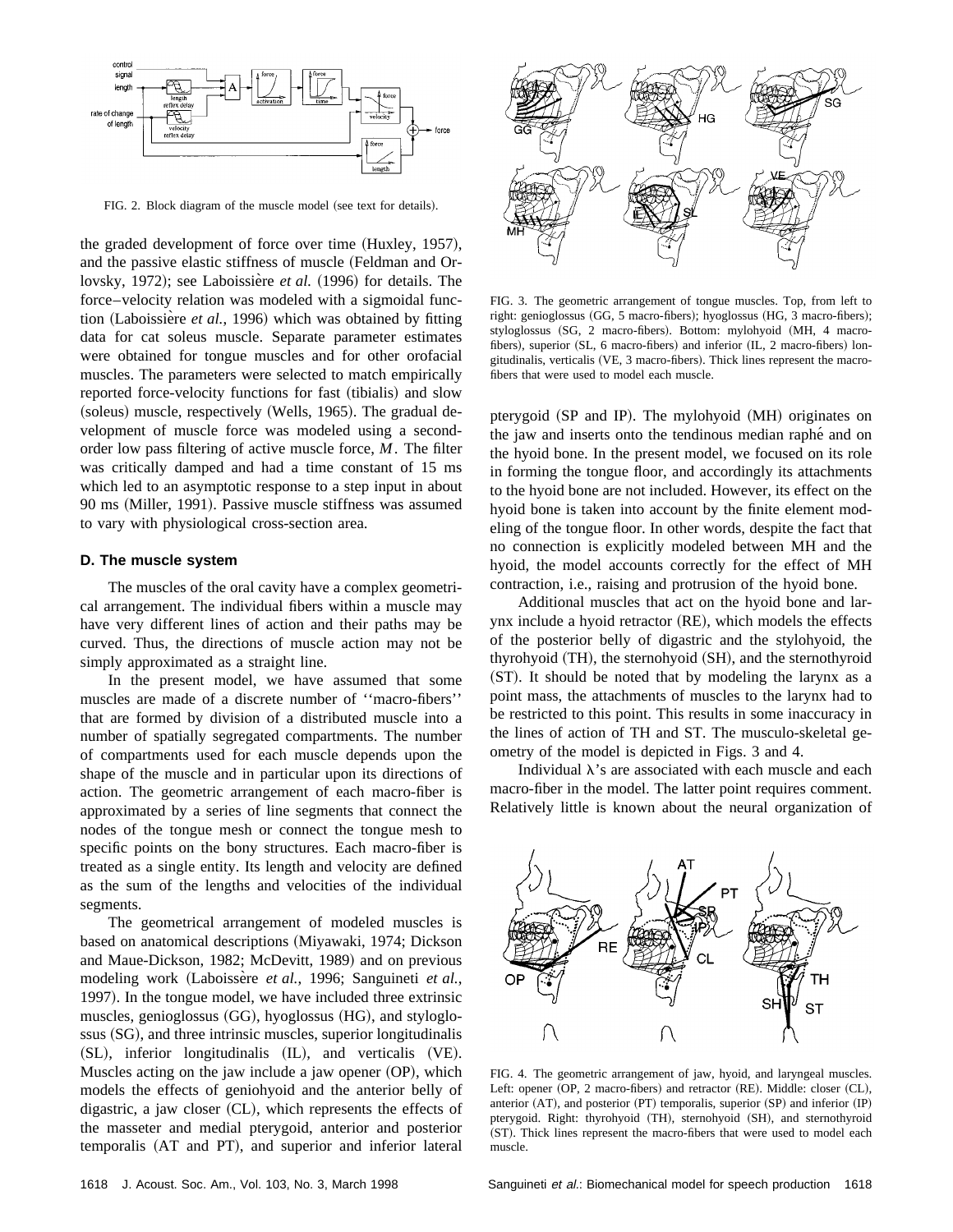TABLE I. The estimated muscle parameters.

| Muscle                       | CSA (mm <sup>2</sup> ) | $f_m^{\max}$ (N) | $\rho(N)$ | $K_p$ (N/m)  |
|------------------------------|------------------------|------------------|-----------|--------------|
| Genioglossus (GG)            | 309                    | 67.8             | 13.6      | $\Omega$     |
| Hyoglossus (HG)              | 296                    | 65.1             | 13.0      | $\mathbf{0}$ |
| Styloglossus (SG)            | 110                    | 24.2             | 4.84      | $\Omega$     |
| Mylohyoid (MH)               | 186                    | 40.9             | 8.18      | 32.2         |
| Superior longitudinalis (SL) | 65                     | 14.3             | 2.86      | $\theta$     |
| Inferior longitudinalis (IL) | 88                     | 19.4             | 3.88      | $\mathbf{0}$ |
| Verticalis (VE)              | 66                     | 14.5             | 2.90      | $\theta$     |
| Jaw opener $(OP)$            |                        | 115              | 23.0      | 34.7         |
| Jaw closer (CL)              |                        | 639              | 128       | 192          |
| Retractor (RE)               |                        | 86.3             | 17.6      | 23.1         |
| Superior pterygoid (SP)      |                        | 126              | 25.2      | 38.0         |
| Inferior pterygoid (IP)      |                        | 252              | 50.4      | 76.0         |
| Anterior temporalis (AT)     |                        | 362              | 72.6      | 109          |
| Posterior temporalis (PT)    |                        | 197              | 39.4      | 59.4         |
| Thyrohyoid (TH)              |                        | 28.7             | 5.74      | 8.65         |
| Sternohyoid (SH)             |                        | 28.7             | 5.74      | 8.65         |
| Sternothyroid (ST)           |                        | 28.7             | 5.74      | 8.65         |

control signals in distributed muscle structures such as the tongue. There is some evidence in the context of empirical electromyographic data of functional partitioning of the genioglossus muscle (Baer *et al.*, 1988) and some suggestion that the superior longitudinalis may not behave as a single muscle (Dickson and Maue-Dickson, 1982). However, our decision, in the present context to associate a separate  $\lambda$  with each macro-fiber, arises as a compromise. Since the dimensionality of control to individual muscles is essentially unknown, by providing individual  $\lambda$ 's to each macro-fiber we are able to analyze the dimensionality of control on the basis of the patterns of covariation of  $\lambda$ 's which arise in fitting the tongue model to the x-ray data base (see Sec. II for details).

The maximum forces for tongue muscles,  $f_m^{\text{max}}$ , have been determined from estimates of their cross-sectional areas on the basis of anatomic atlases (see Sanguineti *et al.*, 1997 for details), and by assuming a maximum specific tension of  $22$  N/mm<sup>2</sup>, reported in Wilhelms-Tricarico (1995) for the geniohyoid muscle. In the case of jaw and hyoid muscles, the values of maximum force and passive stiffness,  $K_p$ , reported by Laboissière et al. (1996) were used (see Table I).

## **E. Organization of control signals**

A number of additional assumptions may be made concerning the organization of control signals to individual muscles. The  $\lambda$  model proposes that central control variables can be interpreted as geometric quantities, namely, threshold muscle lengths. In the case of multiple muscle systems, because of their springlike behavior, the set of  $\lambda$ 's associated with individual muscles (or muscle compartments) specify an equilibrium configuration for the system. This does not mean that the individual  $\lambda$ 's are independently controlled. Indeed, control is presumably organized into a relatively small number of different combinations of  $\lambda$  changes, which we will refer to as ''commands.'' Commands in effect define muscle synergies that correspond to elementary or primitive motor behaviors. All possible movements may result from the combination of these basic motions.

How can such muscle synergies or basic motions be identified for the jaw–hyoid–tongue–larynx system? A first possible criterion is that of independent motions. In the case of jaw motion, the observation of a variety of different patterns of coordination between jaw protrusion and rotation has suggested (Ostry and Munhall, 1994) that in speech its mechanical degrees of freedom can be controlled independently. Moreover, the data of Westbury (1988) suggest that the observed patterns of motion of the hyoid bone are largely uncorrelated with jaw movements. On the other hand, simulation studies (Honda et al., 1994) have demonstrated a close mechanical coupling between the hyoid bone, the larynx and the tongue. These findings suggest that, although the hyoid– larynx system and the jaw are not mechanically independent, these structures are controlled by different muscle synergies.

A second criterion is that of independent muscle groups. Ohman (1967) and Perkell (1969) have suggested that the tongue system consists of a number of separately controlled muscle groups. In particular, it appears that the tongue tip can move independently of the tongue body. However, unlike jaw movements, there is no *a priori* basis for the identification of functional degrees of freedom of tongue motions (Maeda, 1990; Sanguineti *et al.*, 1997).

Our approach to this identification problem is essentially data driven, as will be described in Sec. II. Central commands (i.e., synergies of muscle  $\lambda$ 's) are inferred from an empirical data set using a numerical optimization technique and a factor analysis. The obtained results reflect the variability of vocal tract configurations present in the corpus.

# **II. RESULTS**

In this section, we focus on the organization of control and its relation to the mechanical properties of the system and the anatomical arrangement of muscles. In Sec. II A, we identify the basic motions of the system and their associated commands. In Sec. II B, we examine the related issue of whether the individual compartments of the spatially distributed muscles of the tongue are independently controlled. In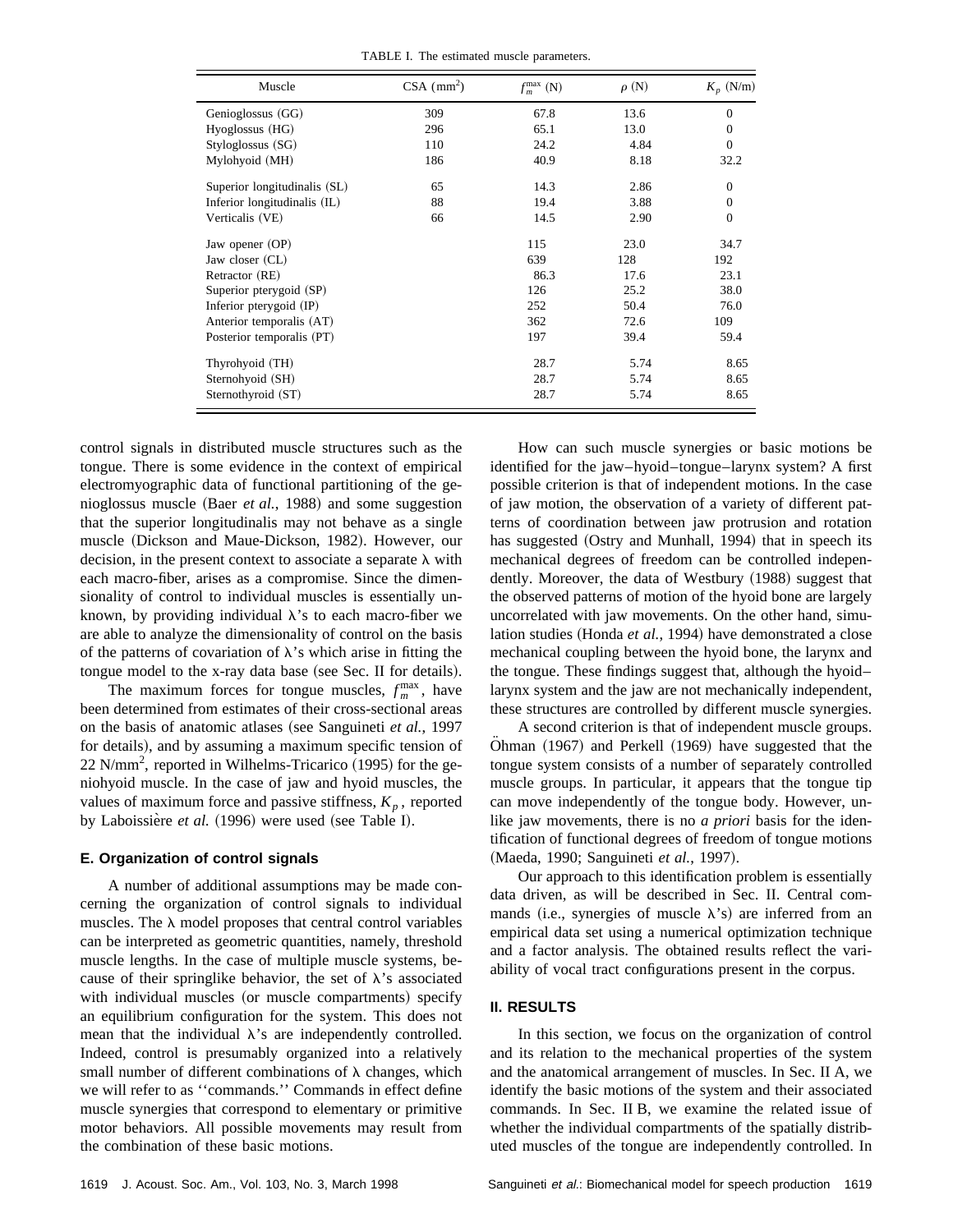Sec. II C, we explore the extent to which summation applies to the system's basic motions. Finally, in Sec. II D we present simulations of the dynamic behavior of the system in response to simple rhythmic commands that act on individual articulators. These results provide initial predictions concerning the dynamic behavior of the tongue/jaw system.

# **A. Determination of independent commands**

Based on empirical evidence which shows that the behavior of orofacial structures may each be characterized by a small number of independent motions (see Sec. II E), we have used the Strasbourg x-ray data set (Bothorel *et al.*, 1986) in conjunction with our model to identify these basic motions, and to infer the mapping between their associated commands and the control signals to individual muscles.

Consistent with experimental evidence and with related simulation studies (Laboissière *et al.*, 1996; Sanguineti *et al.*, 1997), each of these motions can be represented as a different combination of changes to muscle  $\lambda$ 's. One combination of  $\lambda$ 's results in an increase of the global stiffness of the system, without accompanying motion.

We will show that systematic sources of variation in the x-ray data can be accounted for with six independent commands, each corresponding to a direction of articulator motion, or more specifically, to a linear combination of control signals to individual muscles  $(\lambda's)$ . There are two commands for the jaw corresponding to sagittal plane jaw rotation and jaw protrusion, one command controlling larynx height, and three commands for the tongue corresponding to forward and backward motion of the tongue body, arching and flattening of the tongue dorsum, and motion of the tongue tip.

The Strasbourg data base consists of 519 frames of midsagittal plane x-ray images of a single female speaker (subject number 3, PB) during the continuous production of ten short sentences, pronounced in a normal-to-fast rate. The sentences were chosen to be representative of the phonetic variation of French. The sampling frequency for x-ray images is 50 Hz. The midsagittal tongue contours and those of the bony structures were estimated by hand tracing from the x-ray lateral views.

For each x-ray image, we ran a constrained optimization procedure, in order to determine the set of individual muscle  $\lambda$ 's and the corresponding model configuration. The constraints were the requirements that the system be in mechanical equilibrium, and that the nodes on the upper side of the tongue mesh lay on the empirically observed tongue contour. The observed positions and orientations of jaw, hyoid, and larynx were also extracted from the x-ray image, thus determining the positions of the associated model articulators. The criterion to be minimized was the level of cocontraction, which was defined as the squared distance between actual muscle lengths and  $\lambda$ 's:

$$
C(\mathbf{Q}, \lambda) = [\mathbf{I}(\mathbf{Q}) - \lambda]^T \cdot [\mathbf{I}(\mathbf{Q}) - \lambda],
$$
\n(3)

where  $Q$  is the system configuration (see the Appendix). The quantities  $I(Q)$  and  $\lambda$  are, respectively, the vectors of lengths and  $\lambda$ 's for each of the muscles and macro-fibers in the model.

The procedure resulted in a set of  $\lambda$ 's that can be interpreted as the representation, in the space of muscle control signals, of the variety of configurations that the system can assume during speech movements.

Commands associated with the motion of individual articulators were derived from the above set of muscle  $\lambda$ 's by means of a two-step factor analysis [see Maeda  $(1990)$  for a similar approach]. First, the contributions of jaw rotation, jaw protrusion, and larynx elevation to muscle  $\lambda$ 's were derived by linear regression. This step was motivated by empirical observations which suggest that the nervous system controls jaw and larynx motion in terms of their mechanical degrees of freedom (Ostry and Munhall, 1994; Laboissière *et al.*, 1996). In total, 15.8% of variance in the set of muscle  $\lambda$ 's (derived from the x-ray data base) was attributable to the motion of the jaw and larynx.

The contributions of tongue motion to muscle  $\lambda$ 's were derived by carrying out a principal components analysis in the subspace of muscle  $\lambda$ 's that were not correlated with jaw and larynx motions. In fact, principal components in  $\lambda$  space define a number of muscle groups that act independently and have orthogonal directions of action (Sanguineti et al., 1997). This is a property of the geometric arrangement of tongue muscles that is implied in the conjecture (Ohman, 1967; Perkell, 1969) that tongue motions are determined by a small number of independently controlled components, or articulators.

Each of the factors or regression coefficients described above is a vector specifying a direction of change in  $\lambda$  space. The application of the vector corresponds to a shift of the equilibrium configuration of the system. Movements of different amplitude can be obtained by varying the magnitude of the vector. This vector thus defines a ''command'' for the system.

The factor analysis led to the identification of three commands for tongue motion: tongue dorsum arching/flattening, tongue tip raising/lowering, and tongue body front/back. The tongue movement commands accounted for 40.5% of the total variance in the set of muscle  $\lambda$ 's derived from the x-ray data. Note that while the tongue, jaw, and laryngeal commands taken together account for only 57% of the total variance in  $\lambda$  space, the residual factors have almost no observable effects on the posture or configuration of the system.

In addition to the commands which result in tongue, jaw, and larynx motion, a command controlling the global level of muscle cocontraction could be defined. The cocontraction command was determined by finding, in the space of the residual factors (the factors not already included in the set of jaw, tongue, and larynx commands), a direction of  $\lambda$  change which resulted in an increase in force in each of the modeled muscles. By changing the magnitude of the cocontraction command, global stiffness may be increased without movement.

Figure 5 shows the effects of the above commands. Each panel shows three tracings corresponding to the effects of a single command on the configuration of the system. All panels show a neutral configuration (corresponding to the statistical mean of all  $\lambda$ 's) plus two additional tracings representing  $\pm 4$  times the standard deviation of the factor associated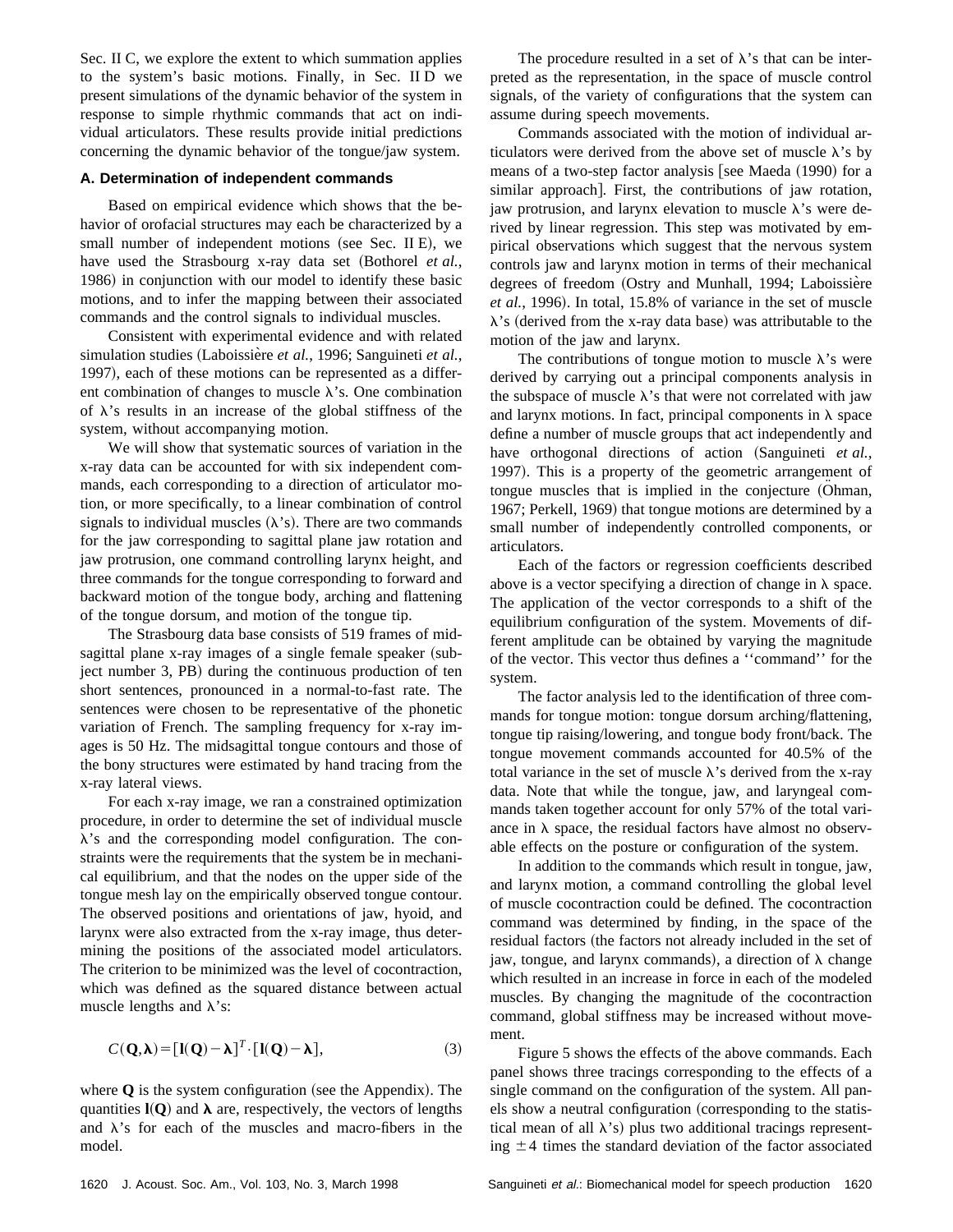

FIG. 5. Effect of individual commands on vocal tract configuration. Top, from left to right: jaw protrusion, jaw rotation. Middle: larynx height, tongue dorsum. Bottom: tongue tip, tongue body. Arrows indicate the motion of each structure; arrow lengths reflect actual movement magnitude. The penetration of the palate in the lower right-hand panel is a consequence of modeling contacts with elastic forces.

with that command. These outer tracings are the extreme positions for each command.

The top two panels of Fig. 5 show the results of the jaw commands. The protrusion command produces, in addition to jaw protrusion and retraction, small but noticeable changes in tongue elevation (in particular during retraction) but little movement of the hyoid bone. The command for jaw rotation affects both jaw orientation and tongue position. Both lowering and raising appear to have an active effect on tongue postures. In both cases greater movements of the tongue blade are observed than would be expected if the tongue simply moved passively with the jaw. Such a synergistic action of jaw and tongue—when the jaw opens, the tongue is actively lowered—can be observed in this particular x-ray data set, and is therefore reflected in our factor analysis.

The middle panel of Fig.  $5$  (left-hand side) shows the effect of the larynx height command. Changes in larynx height are observed to affect hyoid vertical position but have little effect on hyoid orientation or upon the positions of the jaw and tongue.

The three tongue commands affect the tongue and hyoid, and, in one case, the elevation of the larynx. The tongue dorsum command produces arching and flattening of the tongue, the tongue tip commands produce raising and lowering of the tip with almost no effect on the posterior profile of the tongue, and the tongue body command advances and retracts the tongue.

It should be noted that the set of the commands derived

in this fashion are primarily dependent upon the geometrical arrangement of muscles and not upon the cost function used to do the optimization. This was shown by repeating the procedure using a different cost function. One cost function, shown in Eq. (3), determines the set of  $\lambda$ 's which minimize the average squared distances between actual muscle lengths and  $\lambda$ 's. A second cost function determines  $\lambda$ 's which minimize the average squared muscle force (normalized for muscle cross-sectional area). While both cost functions can be interpreted as measures of cocontraction, they are not linearly related and therefore they should yield different values of the optimal  $\lambda$ 's.

Differences between the resulting commands and their effects were assessed quantitatively by computing the angles between each of the six tongue, jaw, and larynx commands, obtained by using the two different cost functions. The angles ranged from 14 to 42 deg, with an average 29.5 deg (in the space of  $\lambda$  changes). Moreover, the commands derived with the second cost function resulted in vocal tract configurations that were comparable to those shown in Fig. 5. This was assessed quantitatively in terms of the positions of three selected nodes on the tongue surface, namely (from anterior to posterior) tongue tip  $(TT)$ , tongue blade  $(TB)$ , and tongue dorsum  $(TD)$  (see also Sec. II C). The directions of motion of these points as a result of the application of each of the commands (ranging from  $-4$  to 4 as in Fig. 5) were compared for the two different cost functions. The average angle between the directions of motion was found to be 18 deg.

In summary, the muscle  $\lambda$ 's for tongue, jaw, hyoid, and larynx muscles were derived by fitting the model to the Strasbourg x-ray data base. Commands corresponding to basic motions of the tongue, jaw, and larynx were obtained using factor analysis. The commands are associated with maximally independent sources of  $\lambda$  variation and may be interpreted as corresponding to the muscle synergies which underlie motions of this system.

#### **B. Functional independence of muscle compartments**

No direct empirical evidence exists on which to identify the organization of control signals to spatially distributed muscles. In the present section, we attempt to infer this organization in the context of the tongue on the basis of pattern of variation of tongue muscle  $\lambda$ 's.

The spatially distributed nature of tongue muscles was represented by a number of macro-fibers which were treated as if they were independently controlled. This leads to an increase in the number of degrees of freedom of the tongue. However, systematic patterns of correlation were found among the set of  $\lambda$ 's for the macro-fibers associated with individual muscles. To assess the dependence among the  $\lambda$ 's of the macro-fibers of each muscle, we carried out, for each muscle separately, a principal components analysis on the set of  $\lambda$ 's associated with all macro-fibers for that muscle (for the entire data set). Figure 6 gives the cumulated proportion of variance accounted for by the principal components of each muscle. The figure shows that 75% or more of the variance in  $\lambda$ 's in extrinsic tongue muscles can be accounted for by two factors for genioglossus, one each for styloglossus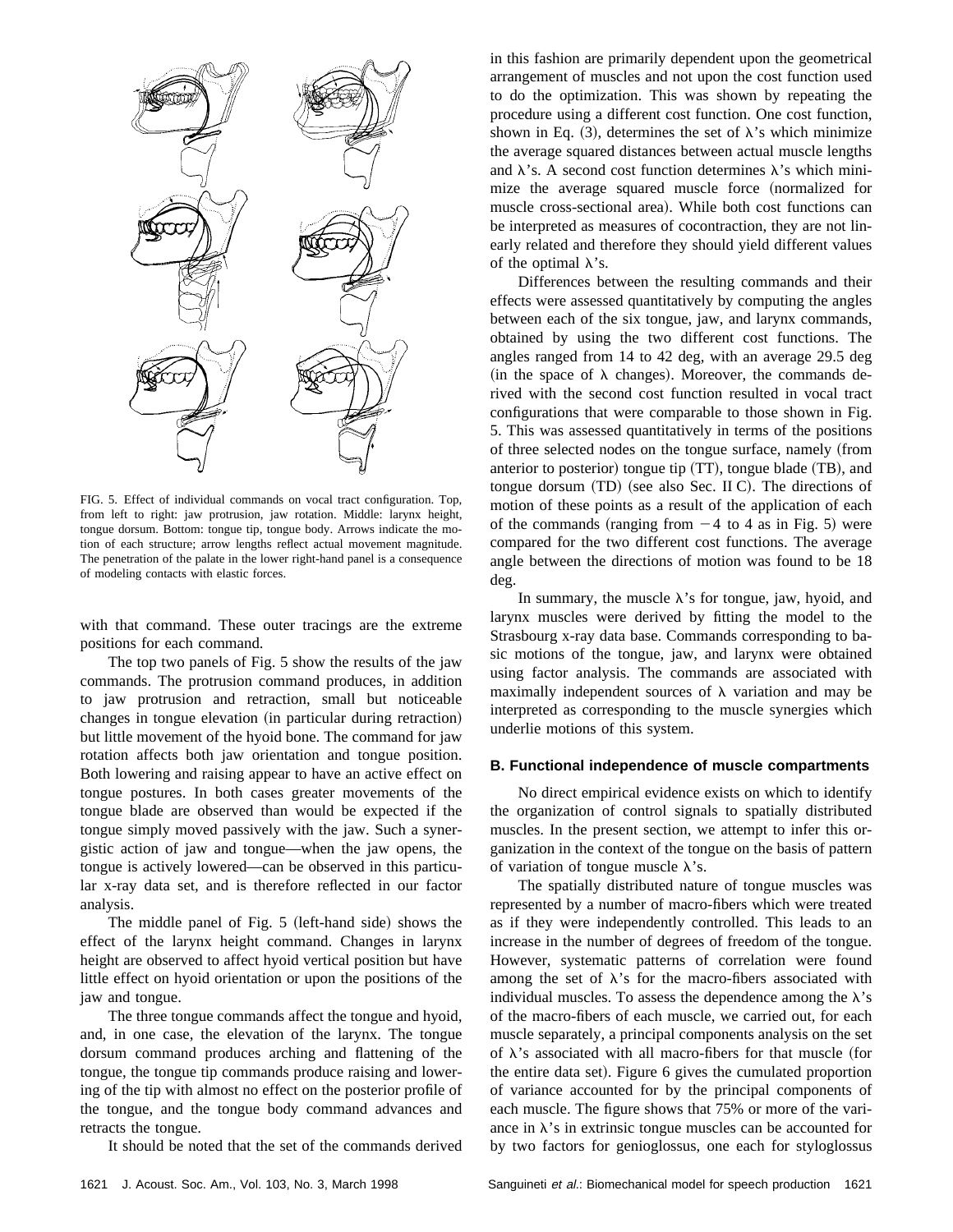

FIG. 6. Cumulative percentage of variance accounted for by the principal components associated with the macro-fibers of each tongue muscle (75% of total variance is shown with solid lines). See text for muscle labels.

and hyoglossus and two for mylohyoid. For the intrinsic tongue muscles, two factors are required for verticalis and inferior longitudinalis and three for superior longitudinalis. One factor is sufficient to account for control signals to the jaw opener muscles (anterior digastric and geniohyoid). Thus, the analysis suggests that control signals to the spatially distributed fibers which comprise each of the muscles of the tongue may themselves be grouped into a small number of independent commands.

## **C. Additivity of commands**

Articulatory models sometimes assume that the effects of commands are additive (for example, Maeda, 1990). However, it is unclear whether this assumption holds in systems that have complex geometry and mechanics.

In the case of the present model, predicted changes to articulator positions resulting from the commands derived above were found to be largely independent of the initial vocal tract configuration. That is, when a given command was applied at different initial vocal tract configurations, similar changes in configuration were produced.

System behavior was characterized in terms of the positions of three selected nodes on the tongue surface, namely tongue tip  $(TT)$ , tongue blade  $(TB)$ , and tongue dorsum (TD), and of the tip of the mandibular incisor (MN). Changes of their positions were assessed as a result of the application of each of the commands. The procedure was repeated for a wide range of initial vocal tract configurations.

Figure 7 shows, for each command, the displacement of nodes as arrows connecting the initial to final positions. In some cases, the arrows overlap and thus the number of lines may appear to differ.

The top two panels show the jaw protrusion and jaw rotation commands, the middle panels are for larynx height and for the tongue dorsum command, and the bottom panels give the tongue tip and tongue body commands. The critical aspect of each figure is the behavior of the node most closely associated with a particular command. Hence, with the exception of the larynx command which results in little movement of the tongue and jaw, each of the other commands produces movements of its associated node that change little in direction as a result of changes in the configuration of the tongue and jaw.

We have assessed the extent to which the individual commands (except for the larynx command) produce movements of comparable direction in their associated nodes (MN for jaw commands, TD for tongue dorsum, TT for tongue tip, TB for tongue body) when initiated from different vocal tract configurations. For each of the tongue and jaw commands, the standard deviation of the direction of node movements, shown in Fig. 7, was computed about their respective population means. The resulting standard deviations of command directions with changes in vocal tract configuration were protrusion command, 3 deg, jaw rotation command 0.8 deg, tongue dorsum command, 6.5 deg, tongue tip command, 1.9 deg, and tongue body command 3.8 deg.

These findings are consistent with the idea that the effects of different commands are additive, in terms of positioning of points on the tongue surface inside the oral cavity. Since a given command has essentially the same effect in terms of postural change for any workspace configuration, this means that a postural change which results from a combination of the above commands can be interpreted as the combination of the changes elicited by the individual commands.



FIG. 7. Effect of each individual command in different initial configurations. Top, from left to right: jaw protrusion, jaw rotation. Middle: larynx height, tongue dorsum. Bottom: tongue tip, tongue body. In each panel, the displacement of selected nodes (from left to right, MN, TT, TB, and TD) is represented by arrows connecting their initial and final positions.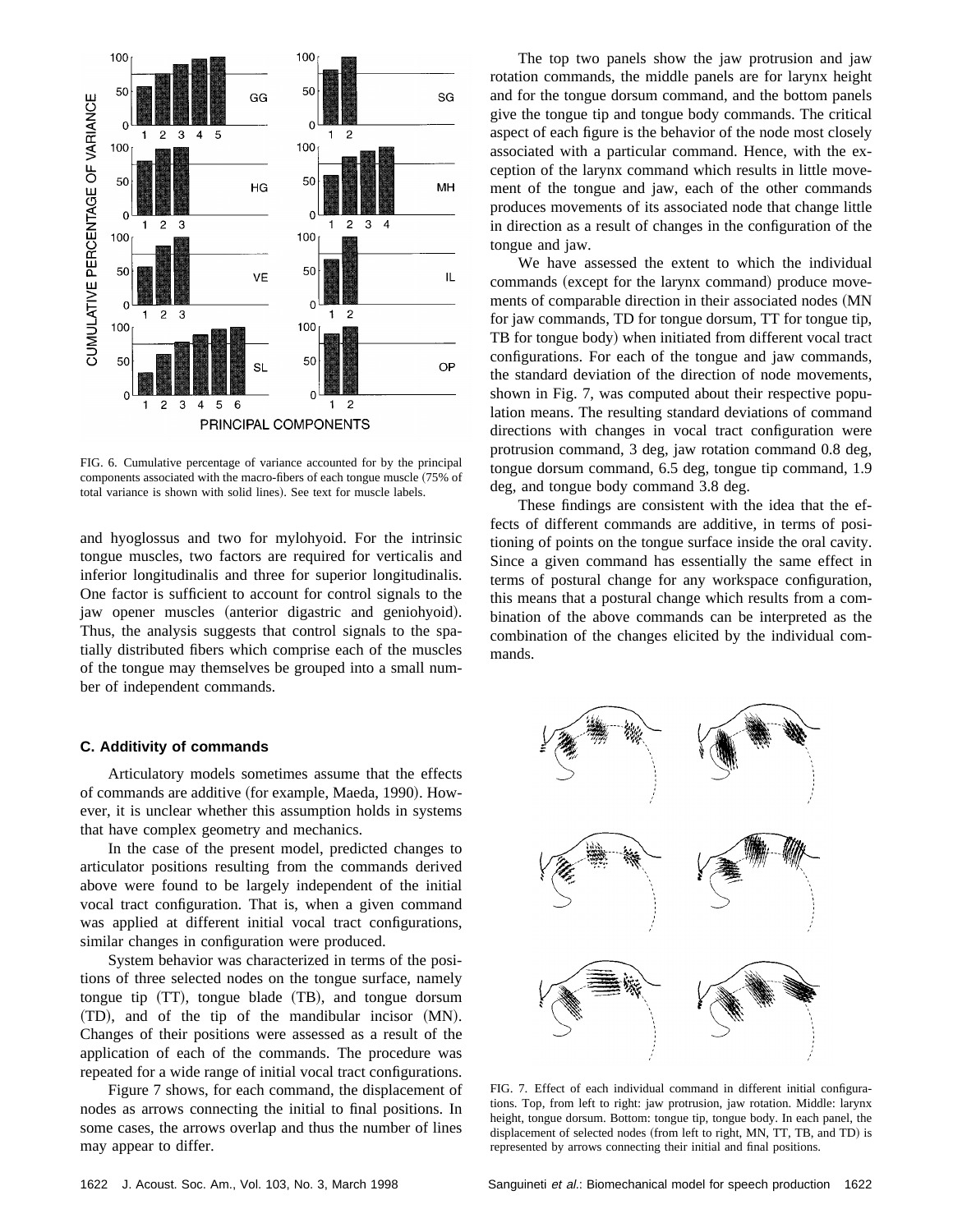

FIG. 8. The phase lag of the fundamental Fourier component of the response with respect to the control signal.

## **D. Dynamics of articulators**

Aspects of the dynamic behavior of the system have been assessed by examining simulated movements which result from simple periodic commands. Simulations were carried out for each of the jaw, larynx, and tongue commands individually. The tests used cyclic (stepwise linear) control signals at different frequencies (namely,  $1, 3$ , and  $5$  Hz) and, to test system nonlinearity, at different amplitudes (two and three times the standard deviation; see Fig.  $5$ ). The simulations were repeated at different levels of cocontraction: 0%, i.e., no cocontraction, and 25% (a level of 100% corresponding to the situation in which at least one of the muscles has reached its maximum force capability). The above commands and levels of cocontraction are assumed to be representative of the working conditions of the system during speech.

System behavior was characterized in terms of the timevarying trajectories of MN, TT, TB, and TD. For both the *X* and *Y* coordinates of these nodes, we estimated amplitude and phase lag of the fundamental Fourier component (corresponding to the frequency of the command); see Fig. 8. In the case of jaw rotation and protrusion, tongue motion can be decomposed into a ''passive'' component due to jaw movement, and an ''active'' tongue deformation. In this situation, the estimation procedure was carried out for tongue movements relative to the jaw.

This procedure allows us not only to assess the general dynamic behavior of the system, but also to identify differences in the dynamics of individual structures (e.g., jaw and tongue, i.e., bony and soft structures), and also of different portions of the tongue. It may be predicted, for instance, that the tongue can move faster than the jaw due to its smaller mass, and also to the larger proportions of ''fast'' fiber types that are found in tongue muscles. Figure 9 summarizes the phenomena observed in the simulations, averaged across command amplitudes and levels of cocontraction. As expected, in jaw rotation movements the vertical motion of MN displays a phase lag that is much larger than that observed in tongue nodes; see Fig.  $9 ~ (top)$ .

The vertical motion of tongue nodes results from the combined effect of a ''slow'' component, due to jaw rotation, and a ''fast'' component, due to active tongue lowering. The relative contributions of these ''slow'' and ''fast'' com-



FIG. 9. Averaged phase lags observed in motions of jaw and tongue nodes, during jaw rotation (top) and tongue body (bottom) movements. Continuous lines represent absolute motions, dashed lines (top panel) indicate motion of tongue nodes relative to the jaw. Error bars reflect variability across command amplitudes and levels of cocontraction. The three families of lines correspond to the three different command frequencies; from top to bottom, 1, 3, and 5 Hz.

ponents to the overall tongue motion can be assessed by estimating the motion of each tongue node with respect to the jaw, and its corresponding phase lag. The phase lag of this ''fast'' component of tongue motion is comparable to those observed in pure tongue movements.

The simulations also show that, regardless of the particular command, horizontal tongue movements tend to be faster than the vertical ones. This effect can be observed in Fig. 9 (bottom), which shows movements resulting from the tongue body command. The pattern observed here may be due to mechanics of muscular hydrostats, for which movements along the main dimension (the long axis) are larger and faster than the transverse ones (Chiel *et al.*, 1992). Changes in the level of cocontraction result in small but observable modifications of the phase lags of the observed movements. Figure 10 shows this effect in the typical case of jaw rotation. In particular, it can be observed that increases in the level of cocontraction result in a smaller phase lag, thus suggesting a decrease in the apparent ''damping'' of the system. This is consistent with the notion that cocontraction controls the stiffness of the entire system.

# **III. DISCUSSION**

We have presented a physiological model of the motions of the tongue, jaw, larynx, and hyoid bone, based on the  $\lambda$ version of the equilibrium point hypothesis.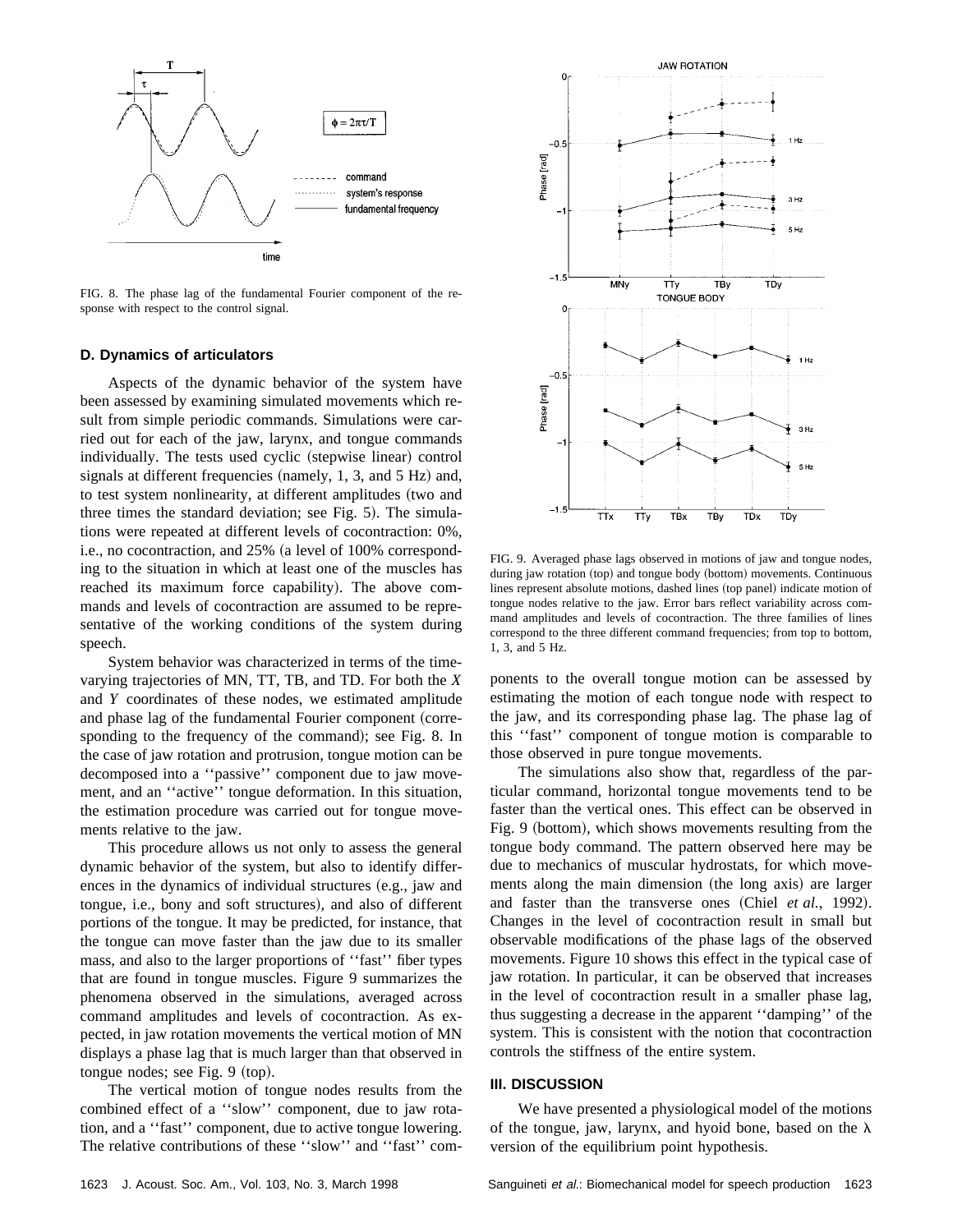

FIG. 10. Effect of cocontraction on vertical motion of mandibular incisor and tongue tip, in the case of jaw rotation commands of amplitude 3 S.D. and frequency of 3 Hz.

Using empirical x-ray data in conjunction with the model, we have shown that the motions of these articulators can be accounted for by a small number of independent commands in  $\lambda$  space. For the jaw and larynx, we identified commands that are related to the mechanical degrees of freedom of these articulators. For the tongue, the commands correspond to different combinations of control signals to individual muscles which produce maximally independent motions. We have shown that these commands have essentially similar effects regardless of the vocal tract configuration and therefore any movement can be expressed as the composition of such independent commands or basic motions.

The idea that control is organized in terms of coordinated commands or muscle synergies derives in part from observations that, in the jaw, independent motions may be produced in the jaw's mechanical degrees of freedom (Ostry and Munhall, 1994; Ostry *et al.*, 1997a). Data on tongue motions are also consistent with the idea that muscles act synergistically to produce the basic or elementary vocal tract motions. Ohman (1967), for example, suggested that there was independent motion of different parts of the tongue depending on phonetic context. Harshman *et al.* (1977) and Maeda (1990) have shown that tongue shapes and tongue motions can be partitioned into statistically independent components.

Accordingly, in the context of the model, we explored a hypothesis of organization of control signals that is based on the following assumptions: (i) for the jaw, rotation and protrusion/retraction movements are separately controlled; (ii) vertical motions of the larynx–hyoid complex can be carried out independently of jaw movements; (iii) the tongue can move independently of the bony parts; and (iv) the basic motions of the tongue reflect the geometric arrangement of tongue muscles.

In particular, consistent with related approaches (Maeda, 1990), we have found that tongue movements can be accounted for by three independent commands. While the effects of the commands are similar to those reported by Maeda and Honda (1994), the effects arise in different ways. Whereas in previous work functional subdivisions in tongue motion have been associated with disjoint subsets of tongue muscles (Maeda and Honda, 1994; Perkell, 1969), in the present model, the control signals to all tongue muscles contribute to the production of each of the basic motions (also see Smith, 1992).

Moreover, consistent with previous findings, our correlation analyses suggest that the tongue muscles which contribute to these synergies may not act as unitary structures. Thus, we have been able to observe a functional subdivision, based on groupings of  $\lambda$  change, of genioglossus and mylohoid, each of which contributes to tongue movements in two different ways. It should be noted, however, that the subdivisions observed in the pattern of control signals to tongue muscles does not appear to have direct parallels to anatomical subdivisions (see, for example, Baer *et al.*, 1988).

A particularly interesting and indeed somewhat surprising finding was that individual tongue and jaw command changes result in similar changes in tongue and jaw position regardless of the initial configuration of the system. The result is surprising since with changes to vocal tract configurations, the distribution of forces associated with commands defined in terms of  $\lambda$  shifts might have varied considerably and led to significant variation in the resulting movements. The observed invariance in the effects of these commands presumably occurs as a result of compensations which arise at the geometrical level. A consequence of invariance is that it permits an exceedingly simple organization of commands (namely, an additive model) in which computations are unneeded to account for changes in workspace geometry (Laboissière *et al.*, 1996; Ostry *et al.*, 1996).

Few models of orofacial motion have explicitly included dynamics—see Laboissière *et al.* (1996) for the jaw–hyoid system, and Wilhelms-Tricarico (1995) and Payan and Perrier  $(1997)$  for the tongue. Those which have assume that the individual structures are mechanically independent. In the present paper, we show that consideration of the dynamic interaction of vocal tract bony and soft structures is needed to correctly account for orofacial dynamics. Failure to account for these structures results in a model which does not account for forces acting on the tongue and as a result leads to incorrect predictions of tongue movements and achieved tongue positions in behaviors such as speech. Thus, the jaw is not simply a moving frame of reference for the tongue but jaw motion imparts force to the tongue which changes its shape. In the case of the larynx, changes in tongue shape have been shown to be capable of producing changes in pitch due to the mechanical coupling of the tongue and the larynx (Honda *et al.*, 1994).

The ''simplicity'' of the central commands that the nervous system must provide is a major problem in understanding how speech production is planned. In the case of human arm movements, it has been suggested (Gribble *et al.*, 1997) that muscle viscoelastic properties and the peripheral neural circuitry have a built-in capability to ''compensate'' for dynamic effects such as inertia and Coriolis/centrifugal forces, a feature that is captured by the  $\lambda$  model. Such a compensatory ability of muscles and reflexes suggests that the nervous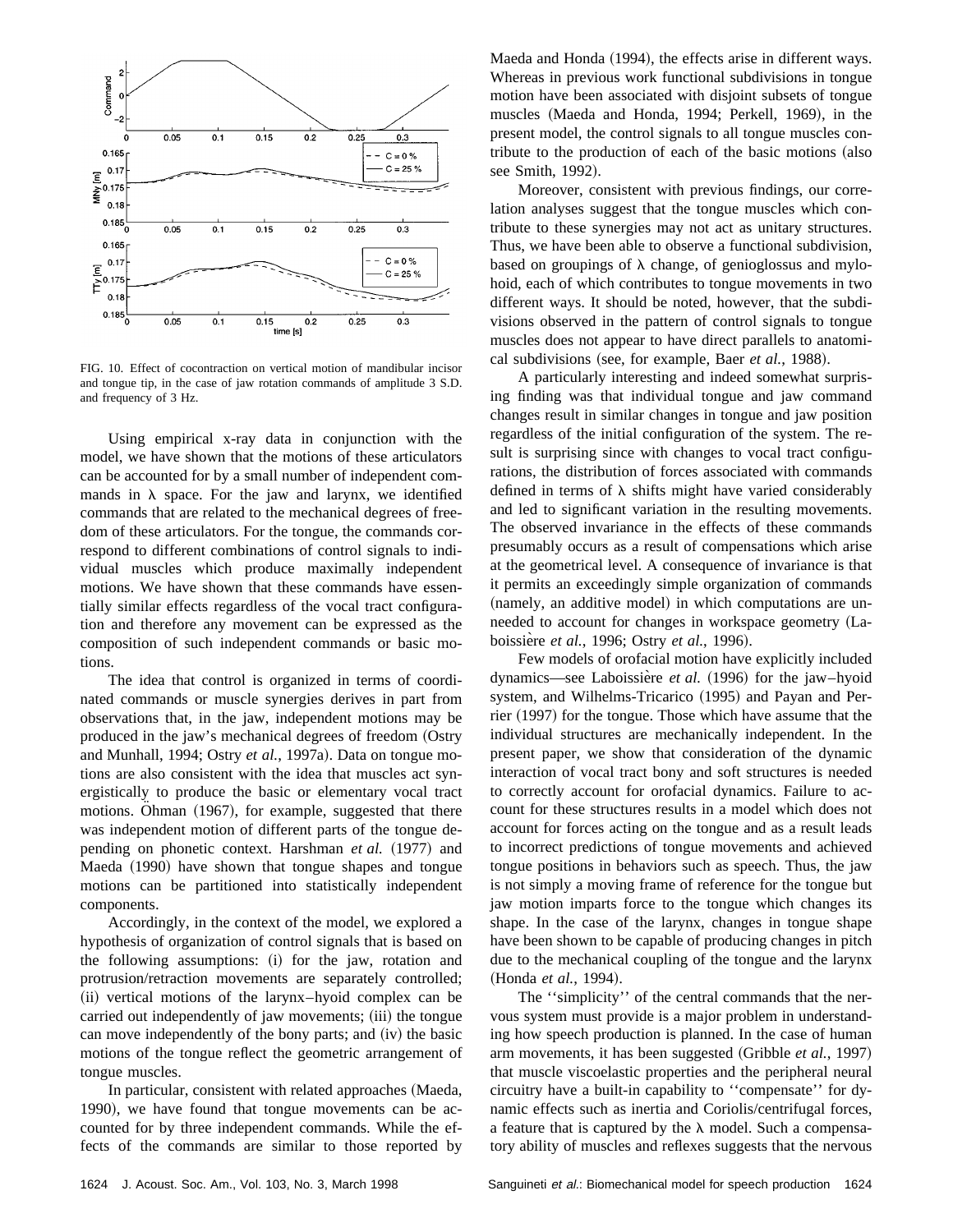system may not need precise information about the dynamics of the body and of the external world in order to plan movements. Hence, ''central'' control commands may be ''simple'' in the sense that they only need to account for the kinematic aspects of the desired movement.

In the neural control of speech production, this feature would be particularly desirable because of the mechanical complexity of the system and of the performance requirements of speech movements (speed, precision, need for an accurate synchronization of motions of different articulators). However, the differences in jaw and tongue dynamics, which emerge from our simulations, appear to challenge the hypothesis of command "simplicity," in particular with regards to their coordination.

In fact, orofacial movements in speech must satisfy precise timing constraints. For instance, what makes voiced and voiceless stops perceptually distinguishable is the difference in the timing between glottal opening and release of occlusion. If the individual structures differ in their dynamic behavior, such a synchronization can only be achieved at the planning level, by means of some form of prediction of system dynamics. For instance, it has been suggested (Perrier *et al.*, 1996) that the amplitude of equilibrium shifts for the different commands may be varied to maintain the basic temporal synchrony of movement. More specifically, the commands related with slower structures may overshoot the spatial endpoint of the movement. Or, the different structures could well be controlled by commands that have a completely different temporal structure, and synchrony of movements could emerge as the result of mechanical interactions. It must be noted, however, that these and other hypotheses can only be addressed by interpreting empirical observations by means of a realistic physiological model that accounts for the mechanical interaction among the different structures.

### **ACKNOWLEDGMENTS**

This research was supported by National Institutes of Health Grant No. DC-00594 from the National Institute on Deafness and Other Communication Disorders—USA, NSERC—Canada, FCAR—Québec, and by a postdoctoral fellowship to VS from the University of Genova (Italy). The authors thank the Institut de Phonetique de Strasbourg (IPS) for providing the data set, and Arturo Galvan for the port of the data to MATLAB. We are also indebted to the reviewers (K. Honda, E. Saltzman, and an anonymous reviewer) for their detailed comments and suggestions.

# **APPENDIX: DERIVATION OF THE EQUATIONS OF MOTION**

The dynamic behavior of the whole system is completely specified by its global kinetic and potential energy function.

In the case of the jaw, kinetic energy is given by  $T_i$  $= \frac{1}{2}\dot{\mathbf{q}}_j^T \cdot M_j(\mathbf{q}_j) \cdot \dot{\mathbf{q}}_j$ , where

$$
M_j(\mathbf{q}_j) = \begin{bmatrix} m_j[1 + y'(x_0)^2] & m_j[1y'(x_0) \cdot R(\alpha_j - \theta + \pi/2) \cdot \hat{\mathbf{x}}_{Gj}] \\ m_j[1y'(x_0)] \cdot R(\alpha_j - \theta + \pi/2) \cdot \hat{\mathbf{x}}_{Gj} & I_j \end{bmatrix}
$$
(A1)

is the matrix of inertia of the jaw;  $m_i$  and  $I_i$  are, respectively, jaw mass and its moment of inertial with respect to the center of the condyle, whereas  $\hat{\mathbf{x}}_{Gj}$  is the position of the center of mass relative to the center of the condyle,  $\theta$  is jaw orientation at occlusion (constant, estimated from the x-ray data), and  $y'(x_0) = dy(x)/dx|_{x_0}$ .

The matrix  $R(\alpha)$  represents a rotation of an angle  $\alpha$ . The only contribution to potential energy is that of gravity and, therefore, supposing that gravity is directed vertically:

$$
V_j = m_j g[x_0 \cos \theta + y(x_0) \sin \theta + \hat{x}_{Gj} \cos \alpha_j + \hat{y}_{Gj} \sin \alpha_j],
$$

where  $\hat{x}_{Gi}$  and  $\hat{y}_{Gi}$  are the components of  $\hat{\mathbf{x}}_{Gi}$ .

In the case of the hyoid bone, kinetic energy is defined as  $T_h = \frac{1}{2} \dot{\mathbf{q}}_h^T \cdot M_h \cdot \dot{\mathbf{q}}_h$ , where the matrix of inertia, diagonal, is

$$
M_{h} = \begin{bmatrix} m_{h} & 0 & 0 \\ 0 & m_{h} & 0 \\ 0 & 0 & I_{h} \end{bmatrix},
$$
 (A2)

whereas the potential energy is given by  $V_h = m_h g y_{Gh}$ .

Finally, the kinetic and potential energy functions for the larynx are simply expressed, respectively, by  $T_t = 1/2m_l \dot{y}_l^2$ and  $V_l = m_l g y_l$ .

As regards the tongue, kinetic energy is  $T_t = 1/2d_t \int \dot{u}^T$  $\cdot$ **u**<sup>*dV*</sup>, where **u** is the deformation field and  $d_t$  is tongue density, assumed uniform; potential energy is  $V_t = 1/2 \int \sigma^T$  $\cdot \mathbf{\varepsilon} dV - d_t \mathbf{g}^T \cdot \int \mathbf{u} dV$ , where  $\sigma$  and  $\epsilon$  are, respectively, the stress and the strain fields; **g** is the constant gravity acceleration.

Strain is the gradient of the deformation field, i.e.,

$$
\mathbf{\varepsilon} = \begin{bmatrix} \frac{\partial}{\partial x} & 0 \\ 0 & \frac{\partial}{\partial y} \\ \frac{\partial}{\partial x} & \frac{\partial}{\partial y} \end{bmatrix} \mathbf{u}.
$$
 (A3)

Stress is related to strain through the Hooke's law that, in the case of the plane strain hypothesis, is defined as

$$
\sigma = \frac{E}{(1+\nu)(1-2\nu)} \begin{bmatrix} 1-\nu & \nu & 0 \\ \nu & 1-\nu & 0 \\ 0 & 0 & (1-2\nu)/2 \end{bmatrix} \varepsilon.
$$
 (A4)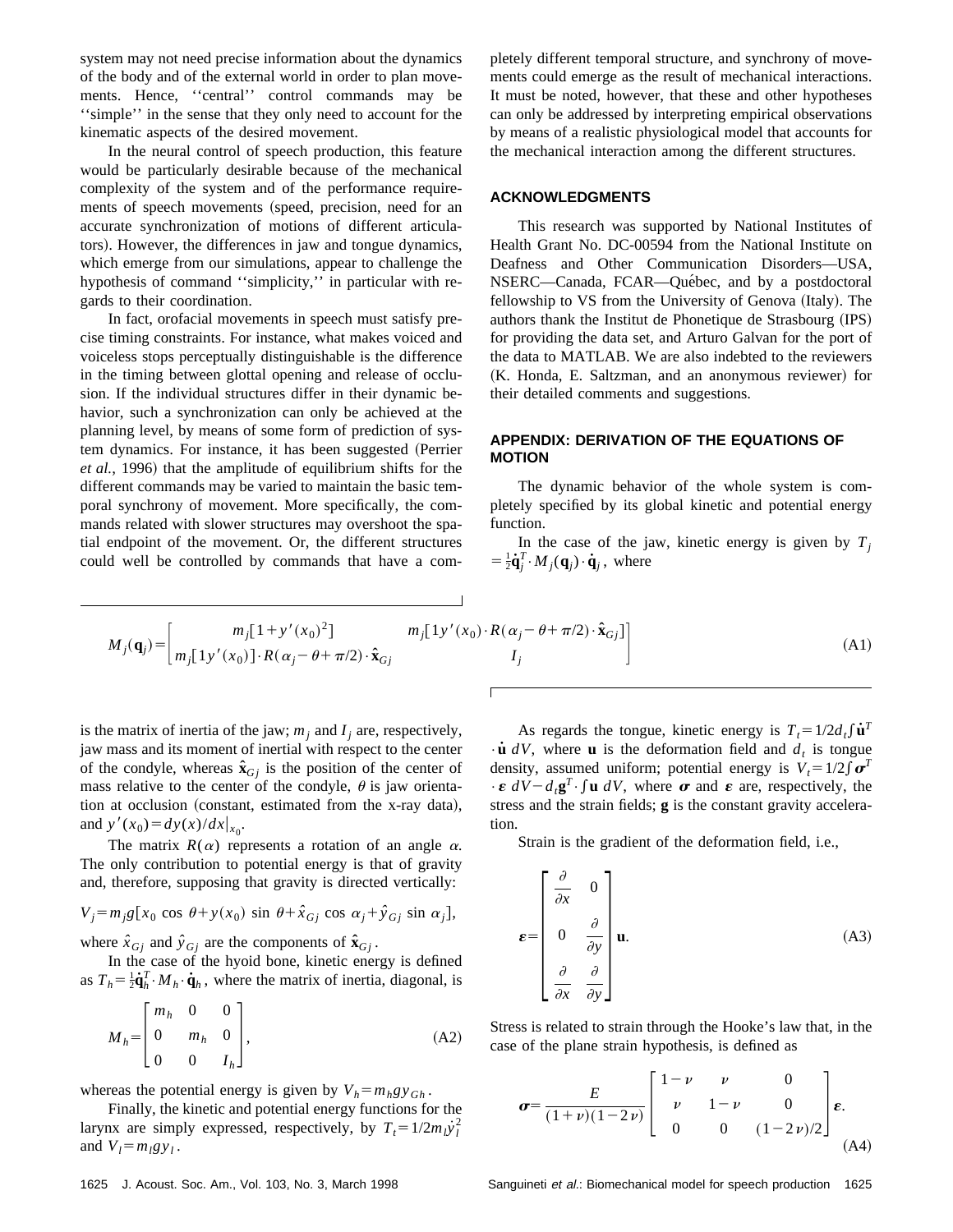After application of FE techniques, the above expressions for  $T_t$  and  $V_t$  can be rewritten as  $T_t = 1/2\dot{x}^T \cdot M_t \cdot \dot{x}$  and  $V_t = 1/2(\mathbf{x} - \mathbf{x}_0)^T \cdot K_t \cdot (\mathbf{x} - \mathbf{x}_0) + \mathbf{f}_g^T \cdot \mathbf{x}$ , where  $\mathbf{x}_0$  is the rest, undeformed configuration and the constant matrices  $M_t$  and  $K_t$  are, respectively, tongue inertia and stiffness. The constant vector  $f$ <sup> $g$ </sup> represents the distribution of tongue weight on the nodes of the mesh.

Some of the nodes of the tongue mesh are fixed with respect to the jaw or the hyoid bone; we will suppose that nodes are ordered so that we can write: **x**  $=[\mathbf{x}_t^T \mathbf{x}_j(\mathbf{q}_j)^T \mathbf{x}_h(\mathbf{q}_h)^T]^T.$ 

The equations of motion that describe the dynamics of the jaw-hyoid-tongue-larynx system can be obtained from the global Lagrangian function,  $L=T-V$ , where  $T=T_t$  $+T_i+T_h+T_l$  and  $V=V_t+V_i+V_h+V_l$  are, respectively, the total kinetic and potential energy. We can define a global configuration vector for the jaw–hyoid–tongue–larynx system:  $\mathbf{Q} = [\mathbf{x}_t^T \mathbf{q}_j^T \mathbf{q}_h^T \mathbf{y}_l]^T$ .

The global kinetic energy can be rewritten as *T*  $=1/2\mathbf{Q}^T \cdot M(\mathbf{Q}) \cdot \mathbf{Q}$ , where the "global" matrix of inertia,  $M(Q)$ , is now defined as

$$
M(\mathbf{Q}) = \begin{bmatrix} 0 & 0 & 0 & 0 \\ 0 & M_j(\mathbf{q}_j) & 0 & 0 \\ 0 & 0 & M_h & 0 \\ 0 & 0 & 0 & m_l \end{bmatrix} + J^T(\mathbf{Q}) M_r J(\mathbf{Q})
$$
(A5)

and the "global" jacobian matrix,  $J(Q)$ , is given by

$$
J(\mathbf{Q}) = \begin{bmatrix} I_t & 0 & 0 & 0 \\ 0 & J_j(\mathbf{q}_j) & 0 & 0 \\ 0 & 0 & J_h(\mathbf{q}_h) & 0 \end{bmatrix},
$$
 (A6)

where  $I_t$  is an unit matrix,  $J_i(\mathbf{q}_i) = \partial \mathbf{x}_i / \partial \mathbf{q}_i$ , and  $J_h(\mathbf{q}_h)$  $= \frac{\partial \mathbf{x}_h}{\partial \mathbf{q}_h}$ . Similarly, the "global" potential energy can be rewritten as  $V = V(Q)$ .

It is now possible to derive the global equation of motion for the jaw–hyoid–tongue–larynx system, which has the form

$$
M(\mathbf{Q}) \cdot \ddot{\mathbf{Q}} + C(\mathbf{Q}, \dot{\mathbf{Q}}) \cdot \dot{\mathbf{Q}} = \mathbf{G}(\mathbf{Q}) + J_l(\mathbf{Q})^T \cdot \mathbf{f}_m(\mathbf{l}, \lambda), \quad (A7)
$$

where

$$
C_{ij}(\mathbf{Q},\dot{\mathbf{Q}}) = \sum_{k} \partial M_{ij} / \partial Q_k \cdot \dot{Q}_k - 1/2 \sum_{k} \partial M_{kj} / \partial Q_i \cdot \dot{Q}_k
$$

defines a velocity-dependent interaction term, and  $J_L(Q)$  $= \partial V/\partial Q$  is the Jacobian of the transformation between the configuration **Q** and the vector  $\mathbf{l} = \mathbf{l}(\mathbf{Q})$  of muscle lengths. The term  $\mathbf{G}(\mathbf{Q}) = -\partial V/\partial \mathbf{Q}$  accounts for gravity and for the passive elastic properties of the tongue, whereas  $f_m(l, \dot{l}, \lambda)$  is the vector of muscle forces.

The above equation completely describes the forward dynamics of the whole system, relating the forces generated by muscles to motion generated in the mechanical degrees of freedom of the system. The equation was numerically integrated by using Gear's algorithm for stiff systems. Jaw, hyoid, larynx, and tongue motions were therefore obtained simultaneously.

- Baer, T., Alfonso, P. J., and Honda, K. (1988). "Electromyography of the tongue muscles during vowels in /pVp/ environment,'' Annu. Bull., Res. Inst. Logoped. Phoniatr. Univ. Tokyo **22**, 7–19.
- Baragar, F. A., and Osborn, J. W. (1984). "A model relating patterns of human jaw movement to biomechanical constraints,'' J. Biomech. **17**, 757–767.
- Bothorel, A., Simon, P., Wioland, F., and Zerling, J. P. (1986). "Cinéradiographie des voyelles et consonnes du français," Technical report, Travaux de l'Institut de Phonétique de Strasbourg, France.
- Chiel, H. L., Crago, P., Mansour, J. M., and Hathi, K. ~**1992**!. ''Biomechanics of a muscular hydrostat: a model of lapping by a reptilian tongue,'' Biol. Cybern. **67**, 403–415.
- Dickson, D. R., and Maue-Dickson, W. ~**1982**!. *Anatomical and Physiological Bases of Speech* (Little, Brown and Co., Boston).
- Duck, F. A. ~**1990**!. *Physical properties of tissue: A comprehensive refer* $ence$  book (Academic, London).
- Feldman, A. G., and Orlovsky, G. N. (1972). "The influence of different descending systems on the tonic reflex in the cat,'' Exp. Neurol. **37**, 481– 494.
- Feldman, A. G., Adamovich, S. V., Ostry, D. J., and Flanagan, J. R. ~**1990**!. ''The origins of electromyograms—Explanations based on the equilibrium point hypothesis,'' in *Multiple Muscle Systems—Biomechanics and Movement Organization*, edited by J. M. Winters and S. L.-Y. Woo (Springer-Verlag, New York).
- Gribble, P. L., Ostry, D. J., Sanguineti, V., and Laboissiere, R. (1998). "Are complex computations required for the control of arm movement?,'' J. Neurophysiol. (in press).
- Harshman, R., Ladefoged, P., and Goldstein, L. (1977). "Factor analysis of tongue shapes,'' J. Acoust. Soc. Am. **62**, 693–707.
- Hashimoto, K., and Suga, S. (1986). "Estimation of the muscular tensions of the human tongue by using a three-dimensional model of the tongue,'' J. Acoust. Soc. Jpn. (E)  $7(1)$ , 39-46.
- Henneman, E., Somjen, G., and Carpenter, D. O. (1965). "Functional significance of cell size in spinal motoneurons,'' J. Neurophysiol. **28**, 560– 580.
- Honda, K., Hirai, H., and Dang, J. (1994). "A physiological model of speech production and the implication of tongue-larynx interaction, in *International Congress on Spoken Language Processing*, Yokohama, pp. 175–178.
- Huxley, A. F. (1957). "Muscle structure and theories of contraction," Prog. Biophys. Chem. **7**, 255–318.
- Joyce, G. C., and Rack, P. M. H.  $(1969)$ . "Isotonic lengthening and shortening movements of cat soleus muscle," J. Physiol. (London) 204, 475– 491.
- Kiritani, S., Miyawaki, K., and Fujimura, O. (1976). "A computational model of the tongue,'' Res. Instit. Logoped. Phoniatr. Annu. Bull. **10**, 243–252.
- Laboissière, R., Ostry, D. J., and Feldman, A. G. (1996). "Control of multimuscle systems: Human jaw and hyoid movements," Biol. Cybern. 74(3), 373–384.
- Lamarre, Y., and Lund, J. P. (1975). "Load compensation in human masseter muscles," J. Physiol. (London) 253, 31–35.
- Lee, Y., Terzopoulos, D., and Waters, K. (1995). "Realistic modeling for facial animation,'' in *Computer Graphics Proceedings, Annual Conference Series*, pp. 55–62.
- Maeda, S. (1990). "Compensatory articulation during speech: evidence from the analysis and synthesis of vocal-tract shapes using an articulatory model,'' in *Speech Production and Speech Modelling*, edited by W. J. Hardcastle and A. Marchal (Kluwer Academic, Dordrecht), pp. 131–149.
- Maeda, S., and Honda, K. (1994). "From EMG to formant patterns of vowels: The implication of vowel spaces," Phonetica  $51(1-3)$ , 17–29.
- McDevitt, W. E. ~**1989**!. *Functional Anatomy of the Masticatory System* (Wright, London, UK).
- Miller, A. ~**1991**!. *Craniomandibular Muscles: Their Role in Function and Form* (CRC, Boca Raton, FL).
- Miyawaki, K. (1974). "A study on the musculature of the human tongue." Annu. Bull. Res. Instit. Logoped. Phoniatr., Univ. Tokyo **8**, 23–50.
- Müller, E. M., Milenkovic, P. H., and MacLeod, G. E. (1984). "Perioral tissue mechanics during speech production,'' In *Proceedings of the Second IMAC International Symposium on Biomedical Systems Modeling*, edited by C. DeLisi and J. Eisenfeld (North-Holland, Amsterdam).
- Ohman, S. E. G. (1967). "Numerical model of coarticulation," J. Acoust. Soc. Am. **41**, 310–320.